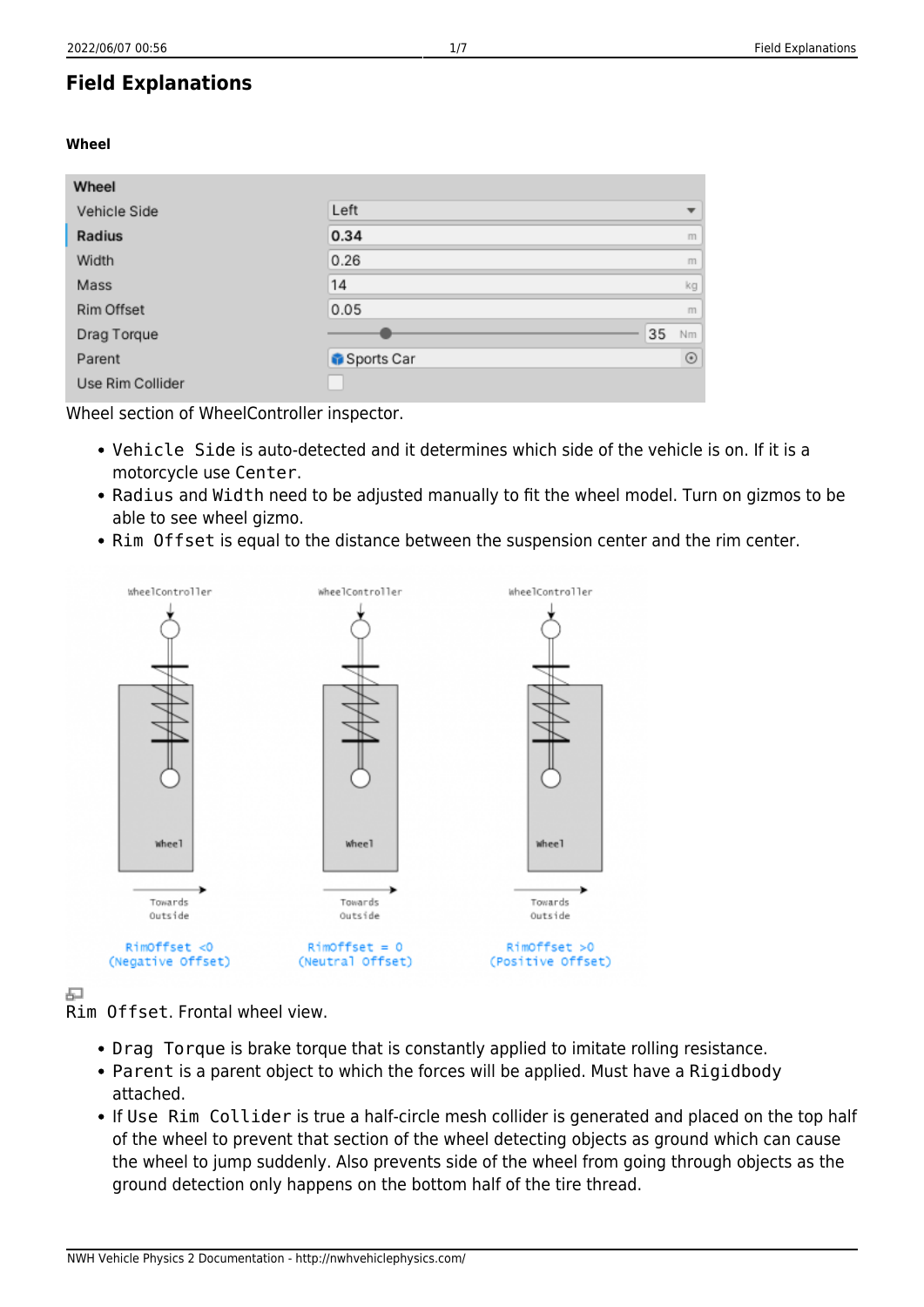Last update: 2022/05/22 11:23



RimCollider example.

# **Wheel Visual**

| <b>Wheel Visual</b>           |                  |     |       |   |
|-------------------------------|------------------|-----|-------|---|
| Visual                        | <b>M</b> heel FL |     |       | ⊙ |
| <b>Visual Position Offset</b> | ΧO               | Y 0 | $Z$ 0 |   |
| <b>Visual Rotation Offset</b> | X O              | Y O | $Z$ 0 |   |
| Non Rotating Visual           | Caliper FL       |     |       | ⊙ |

Wheel Visualsection of WheelController inspector.

- Visual is a model representing the wheel. It needs to have **Unity-correct rotation and centered pivot.** If the rotation or pivot on the model is wrong it should be fixed either in 3D software (e.g. Blender) or by following the steps in this [link.](https://docs.unity3d.com/Manual/HOWTO-FixZAxisIsUp.html) The method from the link can be applied both for rotation and pivot.
- Since WheelController version 4.x (included with NWH Vehicle Physics 2) rotation and pivot can also be adjusted through Visual Position Offset and Visual Rotation Offset. Visual Rotation Offset's Z-axis can also be used to introduce wheel wobble if the wheel is damaged.



Wheel visual with Unity-correct rotation and centered pivot.

# **Spring**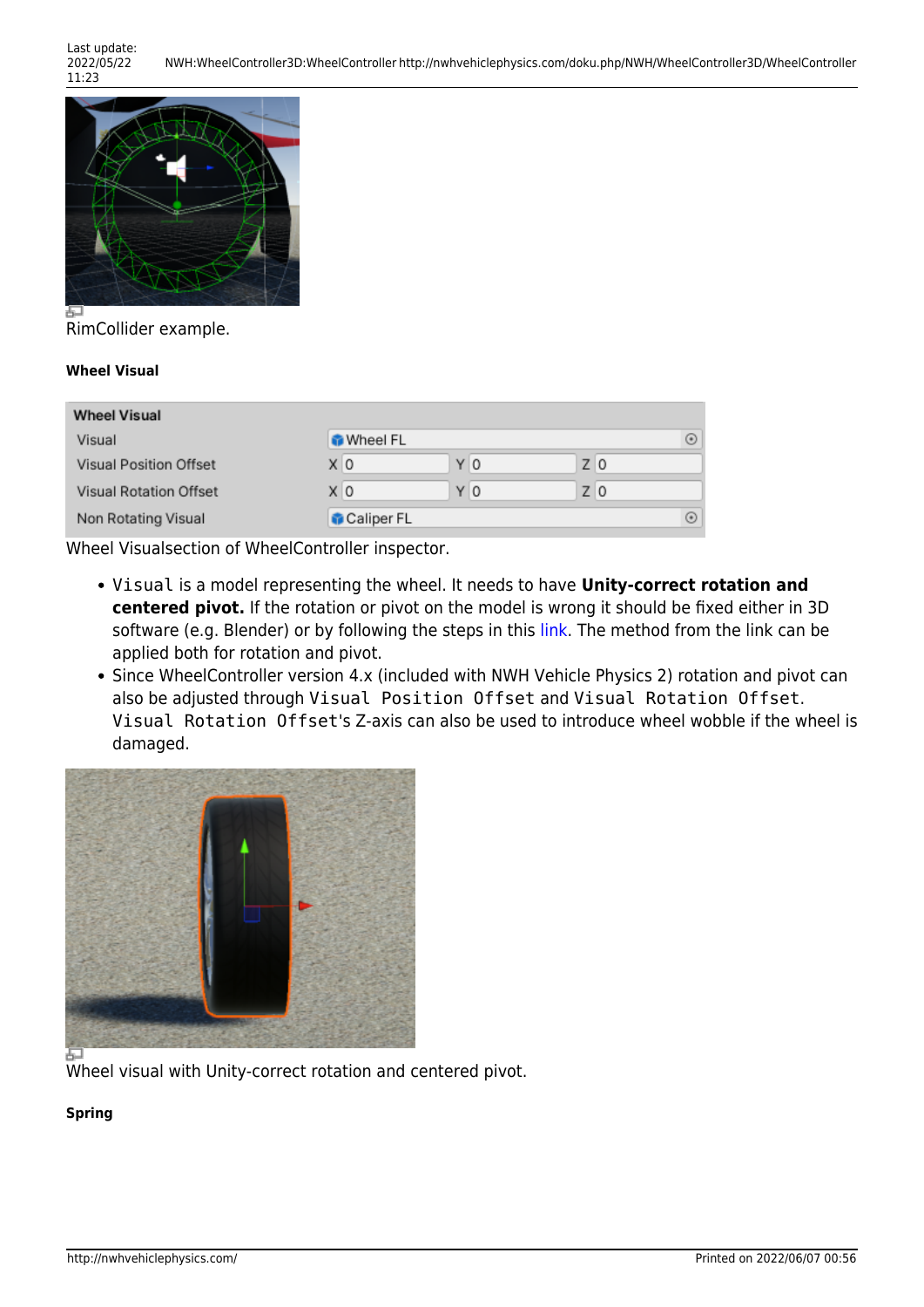| Spring                                              |       |    |
|-----------------------------------------------------|-------|----|
| Max Force                                           | 12000 | Nm |
| Max Length                                          | 0.23  | m  |
| Force Curve                                         |       |    |
| (!) X: Spring compression [%], Y: Force coefficient |       |    |
| Bottom Out Force Coefficient                        |       |    |

Spring section of WheelController inspector.

- Max Force is the maximum force the spring will be able to exert when fully compressed.
- Max Length is the maximum extended spring length. Unlike in Unity's WheelCollider there is no target spring position setting as the spring will fully extend (as it should) when in the air. Therefore, the resting length of the spring is not known beforehand. Because of that the best way to position the vehicle to be in its resting position is to enter play mode, let the vehicle settle and then copy over the Transform values.
- Force Curve is an AnimationCurve with normalized values on both axes (both 0 to 1). X represents spring compression (0 for relaxed, 1 for compressed) and Y axis represents force. Actual X and Y maximum values are adjusted through Max Force and Max Length.

#### **Damper**

| Damper                                                                                                                                        |      |  |
|-----------------------------------------------------------------------------------------------------------------------------------------------|------|--|
| <b>Bump Force</b>                                                                                                                             | 2000 |  |
| Rebound Force                                                                                                                                 | 2400 |  |
| Curve                                                                                                                                         |      |  |
| (!) X: Spring velocity (normalized) [m/s], Y: Force coefficient (normalized)                                                                  |      |  |
| Since NVP2 damper curve is using normalized values. Make sure to adjust bump and rebound forces if<br>you are updating from an older version. |      |  |

Damper section of WheelController inspector.

- Bump Force maximum damper force when damper is getting compressed.
- Rebound Force maximum damper force when damper is getting extended.
- Curve damper curve that determines relationship between spring velocity (X-axis, normalized) and force (Y-axis, normalized).

#### **Geometry**

| Geometry         |    |     |
|------------------|----|-----|
| Camber At Top    | -6 | deg |
| Camber At Bottom |    | deg |
| Squat            |    | 0.4 |

Geometry section of WheelController inspector.

Camber At Top and Camber At Bottom indicate camber at top and bottom of suspension travel.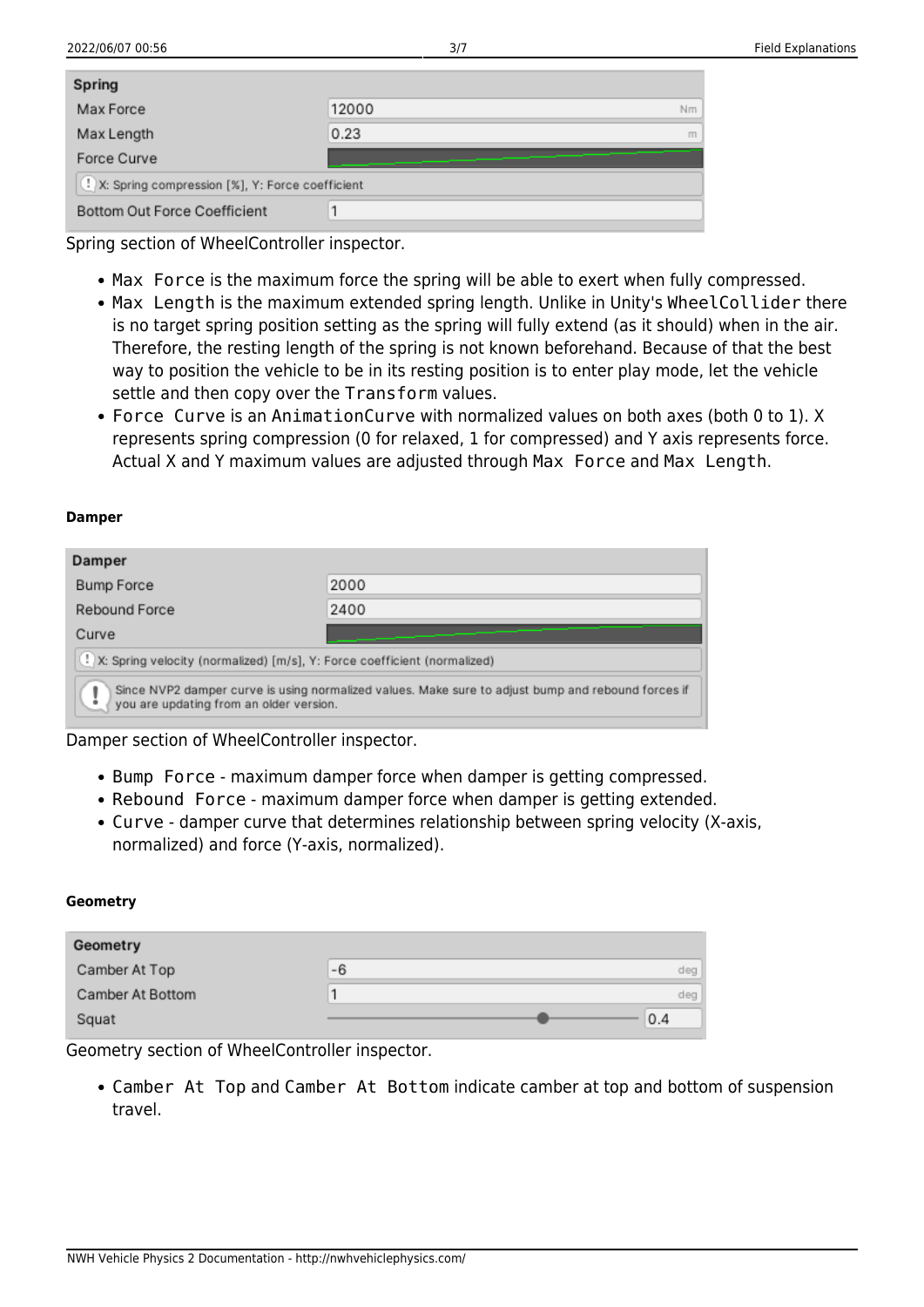

中

Negative, neutral and positive camber.

• Squat - as tire applies force to the ground through friction a torque in the opposite direction gets generated around wheel axle. Squat field determines percentage of that torque which gets transferred to the vehicle. 1 (100%) will result in rear end squatting on acceleration while -1 (-100%) will do exactly the opposite. In real world this depends on the suspension setup.

# **Friction**

| <b>Friction</b>                                     |                                                 |            |
|-----------------------------------------------------|-------------------------------------------------|------------|
| <b>Active Friction Preset</b>                       | <b>G</b> DefaultFrictionPreset (FrictionPreset) | $_{\odot}$ |
| > Friction Preset 2                                 |                                                 |            |
| Longitudinal                                        |                                                 |            |
| Slip Coefficient                                    | 1                                               | x100 %     |
| <b>Force Coefficient</b>                            | 1                                               | x100 %     |
| Lateral                                             |                                                 |            |
| Slip Coefficient                                    | 1                                               | x100 %     |
| <b>Force Coefficient</b>                            | 1                                               | x100 %     |
| <b>Load and Forces</b>                              |                                                 |            |
| Load Grip Curve                                     |                                                 |            |
| I. X: Tire Load [N], Y: Max Tire Friction Force [N] |                                                 |            |
| Maximum Tire Load                                   | 10500                                           | Nm         |
| Maximum Tire Grip Force                             | 8400                                            | Nm         |

Friction section of WheelController inspector.

- Active [Friction Preset](http://nwhvehiclephysics.com/doku.php/NWH/WheelController3D/FrictionPreset) currently active friction preset / curve. Check Friction Preset page for more info.
- Slip Coefficient coefficient by which the slip will be multiplied. Can be used to modify friction behavior without modifying currently active curve.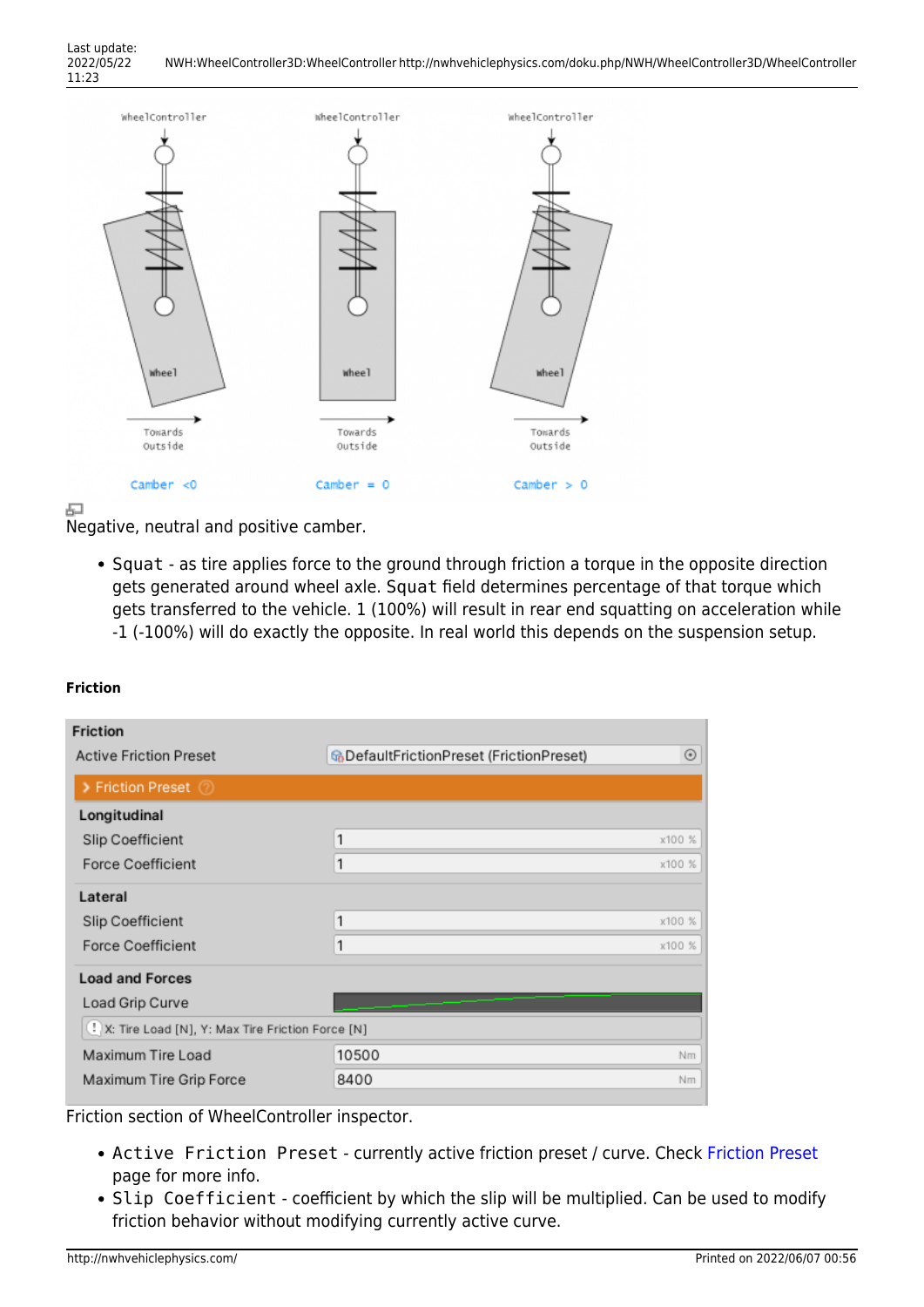Force Coefficient - coefficient by which the tire friction force will be multiplied. Roughly equal to D parameter of Friction Curve's Pacejka Parameters.

# **Load and Forces**

Tire's grip increases with load placed on it. How much depends on the tire but in most tires this grip/load relation is linear until certain point when it starts to level off. Load Grip Curve imitates that relation where X-axis represents percentage (0 to 1) of Maximum Tire Load and Y-axis represents percentage (0 to 1) of Maximum Tire Grip Force. Wheel behavior heavily depends on these values.

# **Depenetration**

When the suspension bottoms out a piece of code run that prevents the wheel from going through the ground. This behaves as a very stiff spring and damper, effectively emulating the rubber bump stops on a real vehicle.

- Depenetration Spring The amount of force applied (coefficient) in proportion to the penetration depth. Behaves similar to the normal suspension spring.
- Depenetration Damper The amount of force applied (coefficient) in proportion to the wheel velocity. Reduces the amount of bounce-back on impact. Similar to the regular suspension damper.

# **Ground Detection**

| <b>Ground Detection</b>      |                |
|------------------------------|----------------|
| <b>Single Ray</b>            |                |
| Longitudinal Scan Resolution | 7              |
| Lateral Scan Resolution      | $\overline{2}$ |
| Ray count: 14                |                |
| Apply Force To Others        |                |
| Auto Setup Layer Mask        | $\checkmark$   |

Ground Detection section of WheelController inspector.

Ground detection in WheelController happens by firing one or multiple Raycasts and working out from those the shape of the terrain. This is heavily optimized and raycasts are batched. Still, number of rays does affect performance as there is some post-processing of received hit data required.

- Multiple rays can be used when better ground detection resolution is required, such as in offroad games. Longitudinal Scan Resolution and Lateral Scan Resolution determine the resolution of the grid of rays that will be cast.
- Apply Force To Others if true wheel will interact with other Rigidbodies.

### **Ground Detection - Layer Mask**

Since Raycast is used to detect ground the wheel will also detect other objects, such as the vehicle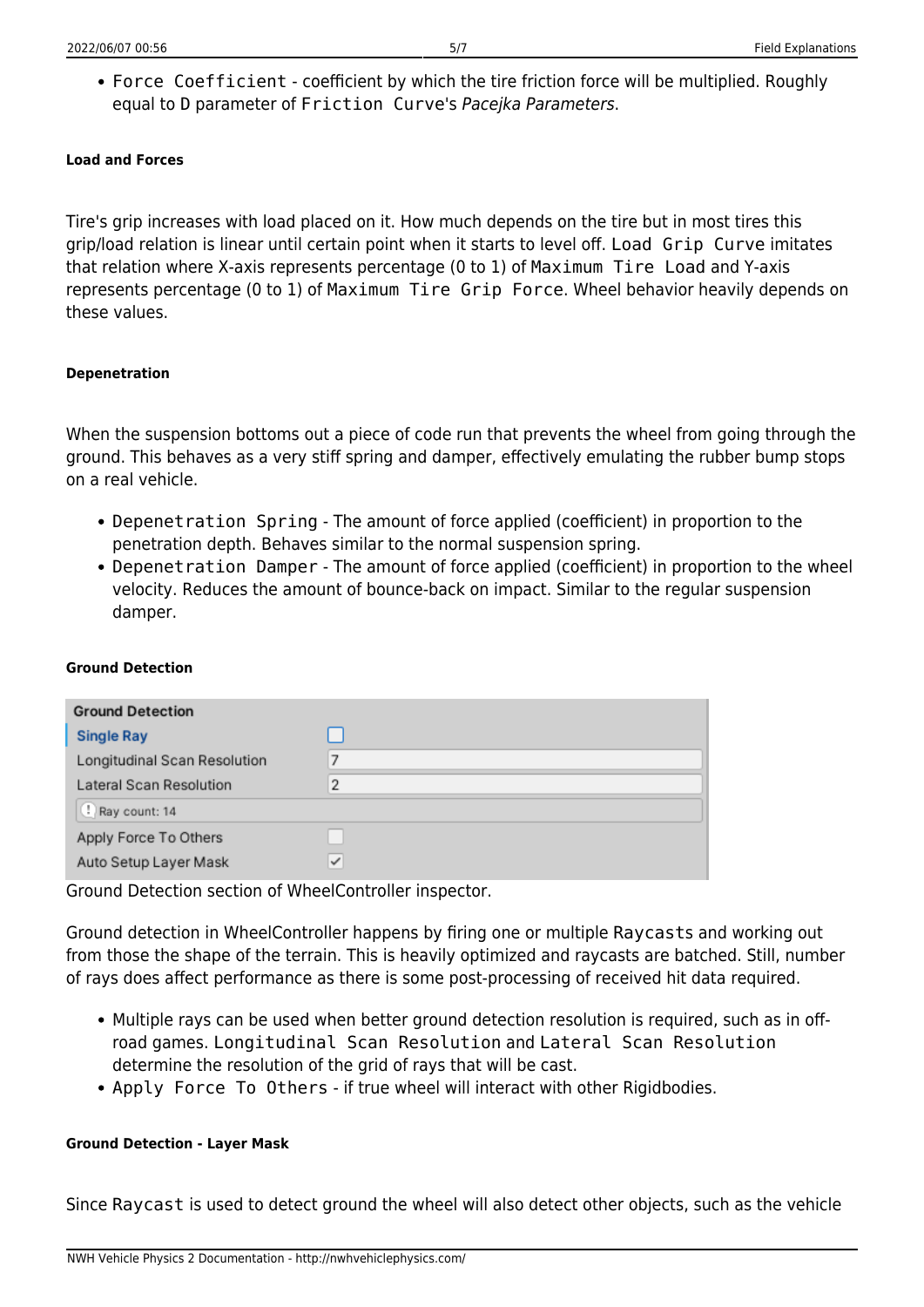itself. To prevent this a Layer Mask is used. By default Auto Setup Layer Mask is ticked and all the layers assigned to the Parents (Vehicle's) colliders will be automatically removed from the Layer Mask (i.e. will be ignored).

- If setting up the Layer Mask manually it is important to also un-tick IgnoreRaycast layer.
- Do not use Default as body collider layer.

### **Debug Values**

| <b>Debug Values</b>        |         |
|----------------------------|---------|
| Longitudinal Slip          | $\circ$ |
| Lateral Slip               | $\circ$ |
| Suspension Force Magnitude | 0       |
| <b>Bottomed Out</b>        |         |
| Motor Torque               | $\circ$ |
| <b>Brake Torque</b>        | 0       |
| Debug                      |         |

Debug section of WheelController inspector.

Debug sections shows the most important values of the wheel.

Enable Debug to show more detailed debug gizmos.



Wheel gizmo with Debug enabled.

• Suspension Force Magnitude value can be used to balance the vehicle's weight distribution. Adjust Rigidbody's center of mass until all wheels have the same force magnitude on the flat surface to get 50/50 weight distribution. If using WheelController asset adjusting center of mass is done through an included script, if using NWH Vehicle Physics 2 this is done through Settings tab of VehicleController.